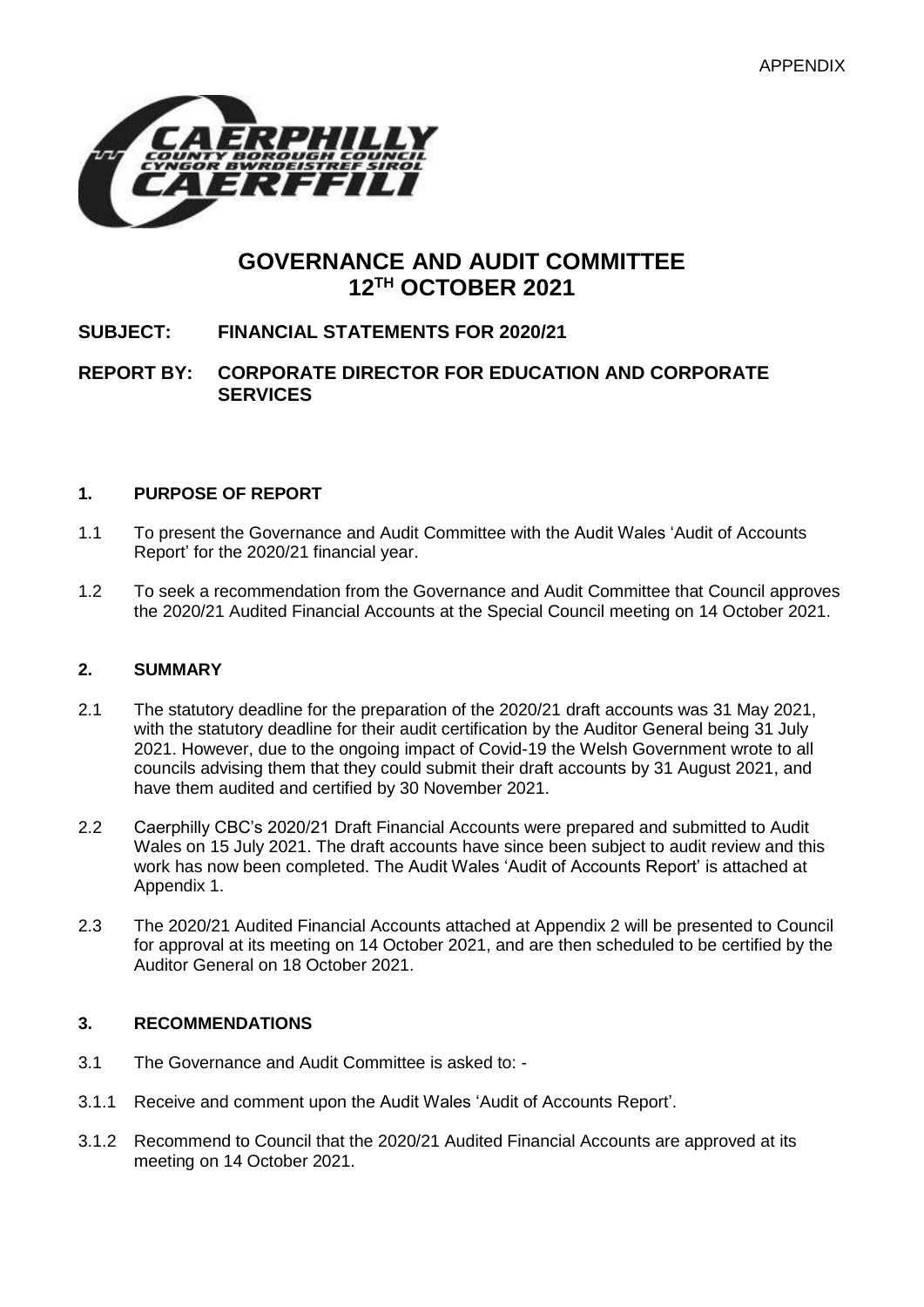3.1.3 Note that an 'Audit of Accounts Addendum Report' will be presented to the Governance and Audit Committee at its meeting on 25 January 2022, setting out details of Audit Wales' recommendations arising from the audit of the Council's 2020/21 Financial Accounts and the associated management responses.

## **4. REASONS FOR THE RECOMMENDATIONS**

4.1 To ensure that the 2020/21 Financial Accounts are approved and submitted to the Auditor General by 30 November 2021 in accordance with current Welsh Government guidance.

## **5. THE REPORT**

- 5.1 The Audit Wales 'Audit of Accounts Report' states that it is the Auditor General's intention to issue an unqualified audit opinion on the 2020/21 Financial Accounts.
- 5.2 Appendix 3 of the Auditor's Report provides details of the misstatements identified during the audit process which have subsequently been corrected by management. It is important to stress that these adjustments have no impact on the 2020/21 Provisional Outturn position reported to Council on 13 July 2021, or on cash or usable reserve balances held at 31 March 2021.
- 5.3 There are two uncorrected non-trivial misstatements highlighted in the 'Audit of Accounts Report'. The first of these relates to a debtor balance of £1.5m that requires further work to be undertaken to confirm the nature of the balance and the appropriate accounting treatment. This was also raised as part of the 2019/20 audit of accounts but the review was not yet been finalised. The review will, however, be completed before the end of the 2021/22 financial year.
- 5.4 The other uncorrected misstatement relates to financial differences between the valuation reports and accounting records, for both Tredomen Innovation Park and Business Park. The accounting records and the accounts are incorrect and understated by £1.321 million. This was identified late in the audit process and will therefore also be adjusted in the 2021/22 financial year.
- 5.5 Members should note that the two uncorrected misstatements are not material, individually or collectively.
- 5.6 Following certification of the accounts by the Auditor General, Audit Wales will issue an 'Audit of Accounts Addendum Report' which will set out the main findings of the audit along with recommendations and management responses. This report will be presented to the Governance and Audit committee at its meeting on 25 January 2022.

## **Conclusion**

- 5.7 It is the Auditor General's intention to issue an unqualified audit opinion on the 2020/21 Financial Accounts.
- 5.8 The 'Audit of Accounts Report' provides details of misstatements identified during the audit process. There are two uncorrected misstatements which management will review during the 2021/22 financial year. All of the other misstatements have been corrected by management and are incorporated into the 2020/21 Audited Financial Accounts attached at Appendix 2 of this report.
- 5.9 The Audit Wales 'Audit of Accounts Addendum Report' will be presented to the Governance and Audit Committee on 25 January 2022.

## **6. ASSUMPTIONS**